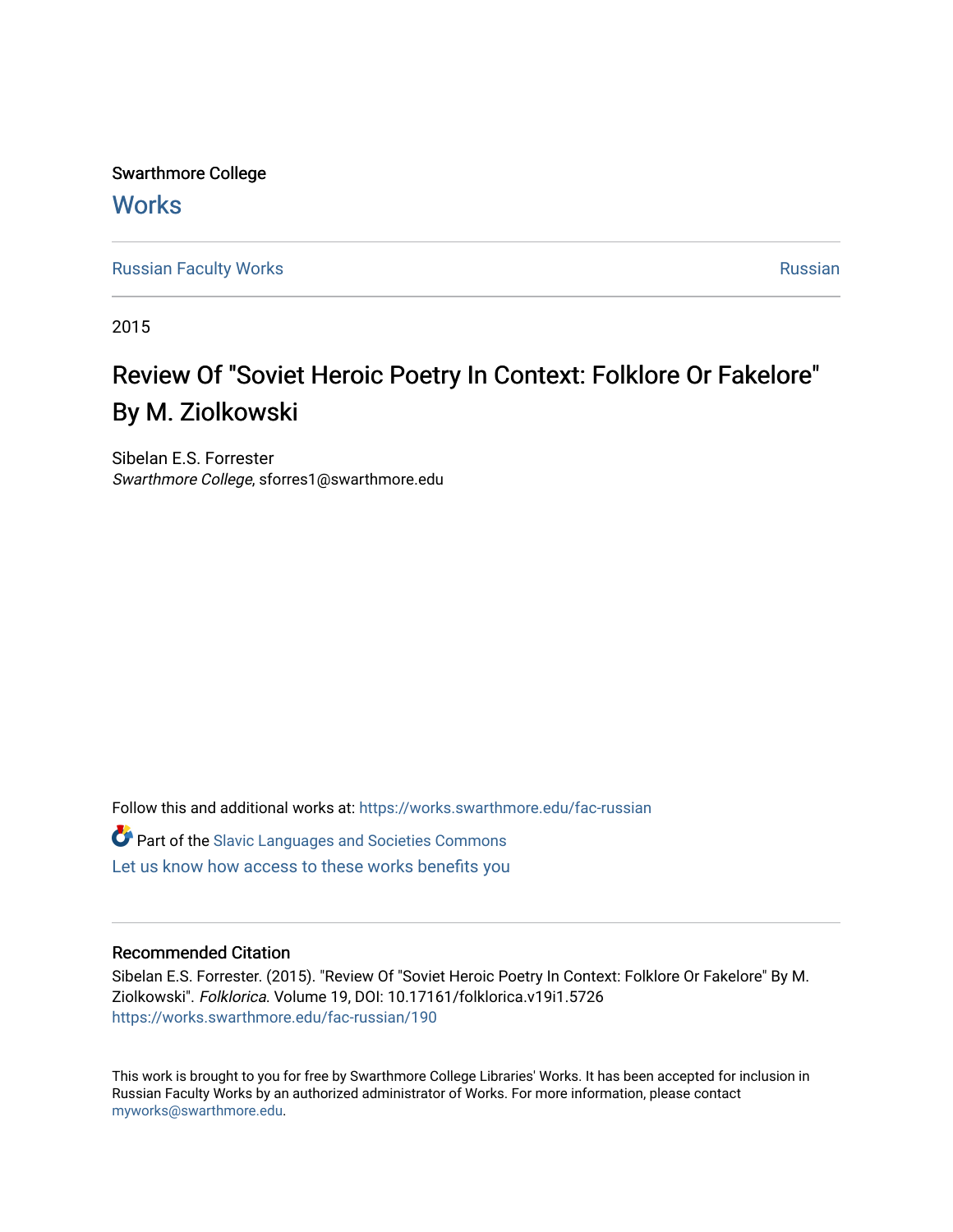Ziolkowski, Margaret. *Soviet Heroic Poetry in Context: Folklore or Fakelore*. Newark: University of Delaware Press, 2013. Illustrations. Notes. Selected Bibliography. Index. xi + 224 pp. \$80.00 (cloth). ISBN: 978-1611494563.

The *noviny*—Russian Soviet epic poems composed in traditional *bylina* style but devoted to the exploits of more recent heroes such as Lenin, Stalin or Chapaev—are familiar to every serious student of modern Russian folklore, yet most of us know very little about them. Margaret Ziolkowski's *Soviet Heroic Poetry in Context* makes its main question clear with its subtitle: are these works folklore or fakelore (borrowing Richard M. Dorson's term, which shows that Western democracies have had as much manufactured "folk" material as any socialist country)? The response to the question, in sum, is that the *noviny* are both, and that their context is not at all simple, or merely limited to the Soviet Union in the second quarter of the 20th century. No one can judge the *noviny* either as aesthetic objects or as cultural phenomena without knowing that context.

Ziolkowski sets up the question of the collector or editor's role in the establishment of national folklore canons in a chapter focusing on James Macpherson (Ossian), the Grimm brothers, Vuk Karadžić, and Elias Lönnrot (the Kalevala) and their roles in establishing national schools of folklore collection and accepted practices of folklore collection. The context immediately emerges as complex, following debates over the authenticity of works like Macpherson's Ossian and their impact in Europe (through translations and shifting literary fashion from Neoclassicism to Sentimentalism and then Romanticism, and in new projects of collection elsewhere). Ziolkowski notes that accusations of fraud in Macpherson often reflect political tensions between England and Scotland. Despite subsequent scholarship pointing out the editorial tendencies of Jakob and Wilhelm Grimm, their collected tales still enjoy great authority as a model of authenticity, through their successful "creation of the myth of an unmediated illiterate peasantry serving as a direct source for the Grimms' collection" (p. 13). Karadžić edited the work he collected as well and was criticized for appropriating materials from singers who were not Serbs. Elias Lönnrot's work with the Kalevala provoked Swedish and Russian objections, as well as comparisons to Macpherson. "The very existence and continued celebration of Kalevala Day bear witness to the powerful link between politics and folklore" (p. 30).

The second chapter discusses oral composition and the research of Milman Parry and Albert Lord, as well as Russian folklorists and other folklorists and their theories of the oral compositional process. Ziolkowski brings in translation of classical epic poems and evidence of folklorists' growing distrust of the pernicious influence of literacy on oral performers. Here too even a reader who knows the major works in folklore studies will begin to see new angles.

Chapter 3 looks in more detail into the work of Rybnikov, Hilferding, and other pre-Soviet collectors. Ziolkowski points out interesting and indicative details in their collections of epic songs, and she draws out the implications for their attitudes toward (and at times intervention in) the material. The fourth chapter addresses the making of the *noviny* by both singers and their literate assistants or directors. Many of the folklorists she cites here are important in other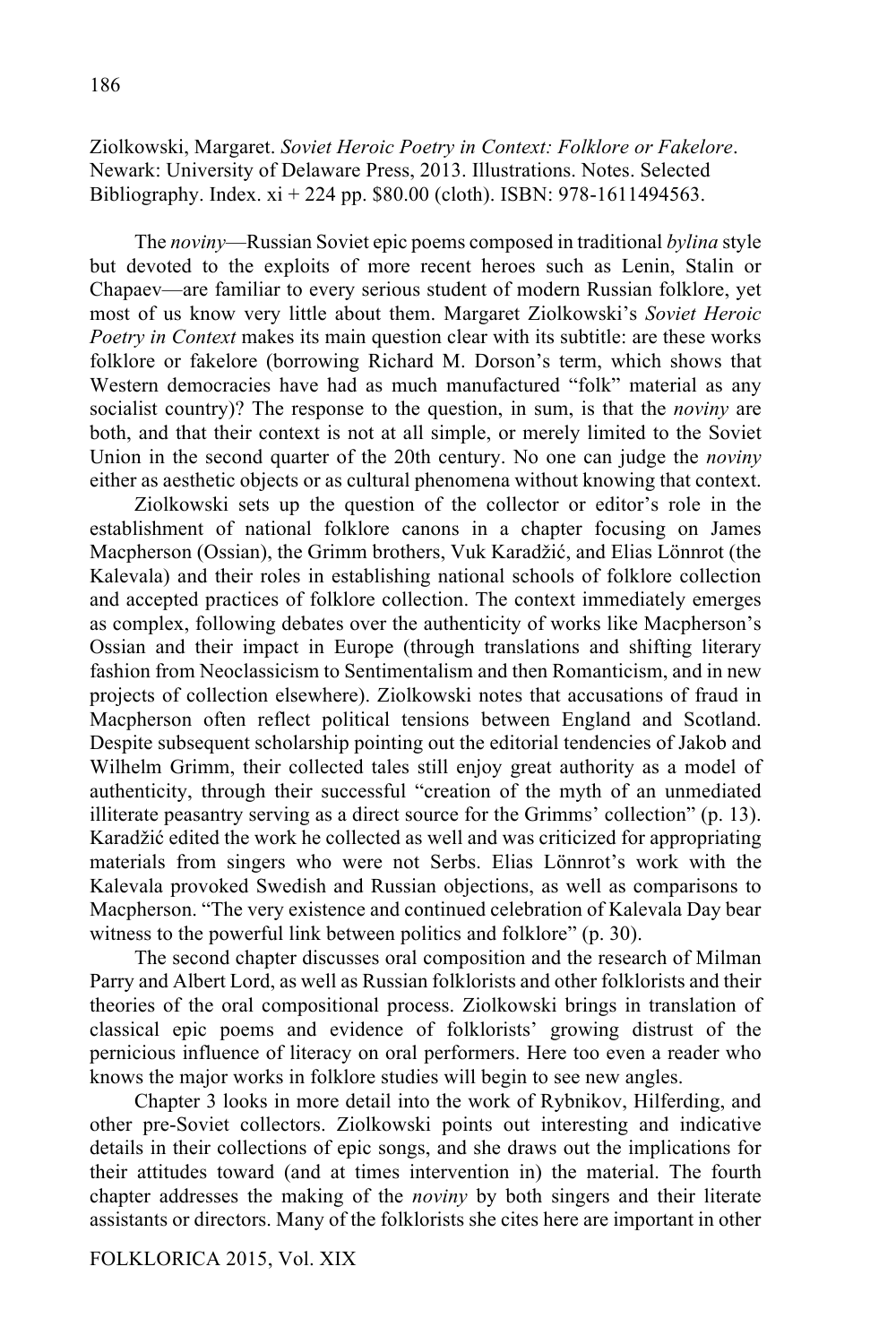areas of twentieth-century folklore studies as well, underlining that the *noviny* were not a peripheral phenomenon.

Chapter 5 examines the interwoven poetics and politics in this genre, reaching back again to note that educated Russians "were likely to focus on heroic incidents and personages from the *byliny* rather than vulgar examples of drunken carousing, womanizing, and other unseemly behavior. The *bylina* topics that found visual artistic expression, especially in painting, reflect this development." By the early twentieth century, *bylina* plots and episodes were tending to accrue to Ilya Muromets (p. 126). Ziolkowski lists typical *bylina* stylistic traits and ways the *bylina* was "recycled." The "ghost-writing" of *noviny* by professional or amateur folklorists was not unique to folk production, but analogous to the practice of assigning literate and often literary partners to non-elite writers in the early Soviet years (for example, in aviator Valerii Tchkalov's recollections of meeting with Stalin). The Zhdanov period impacted the fate of the *noviny*, as did Fadeev's 1949 "unmasking" of Aleksandr Veselovsky (who had died in 1906!). Ziolkowski's dry tone adds a bracing irony to some summations, as for example, "Ryabinin-Andreev also quickly began to produce *noviny* devoted to the immensely popular theme of Stalin's brilliance" (p. 144).

In the sixth and seventh chapters, the reader can trace the ways Soviet folklorists and others continued to debate the status and significance of the *noviny*—both in the context of world folklore scholarship and in their relationship to Stalin, whose fall from grace meant that many lines could never again be cited as a good example of anything. Lenin, on the other hand, remained acceptable throughout the Soviet period, as "politics trumps aesthetics" (p. 180). Ziolkowski gives clear and succinct summaries of the various positions in the long debate over the *noviny*—one which in fact has never been satisfactorily resolved. Many major figures in these debates had precious little to do with folklore, perhaps bouncing off Maxim Gorky's gesture toward folklore as a vital source for literature in the formation of Socialist Realism.

In the Soviet Union, especially under Stalin, any cultural realm could turn out to have high stakes, and folklore was no exception. In the late 1990s, Irina Razumova (one scholar Ziolkowski cites) described in a conversation her students of contemporary folklore and ethnography, who were gathering rumors at bus stops and doing other innovative projects. Razumova paused to comment that in the Soviet period the secret police would have taken away the students' notebooks – as well as the folklorists themselves. Another story described notebooks in an archive, written in the 1920s by undergraduate students on collecting expeditions to the same northern regions of Russia where *byliny* were first discovered. The students noted that certain villages were inhabited by "сплошные кулаки" ['nothing but kulaks,' i.e. wealthy peasants] – and those bits were underlined in red by another hand; the villages in question no longer exist. Folklore was implicated in Soviet politics from a variety of directions. One cannot wonder that some folklorists turned to *noviny* as a genre with sufficient heroic pretensions for lauding the new Soviet leaders ("history as ritual," to borrow a phrase from Katerina Clark's work on the Socialist Realist novel), while others picked up examples that had been collected (or generated) and included them in their

FOLKLORICA 2015, Vol. XIX